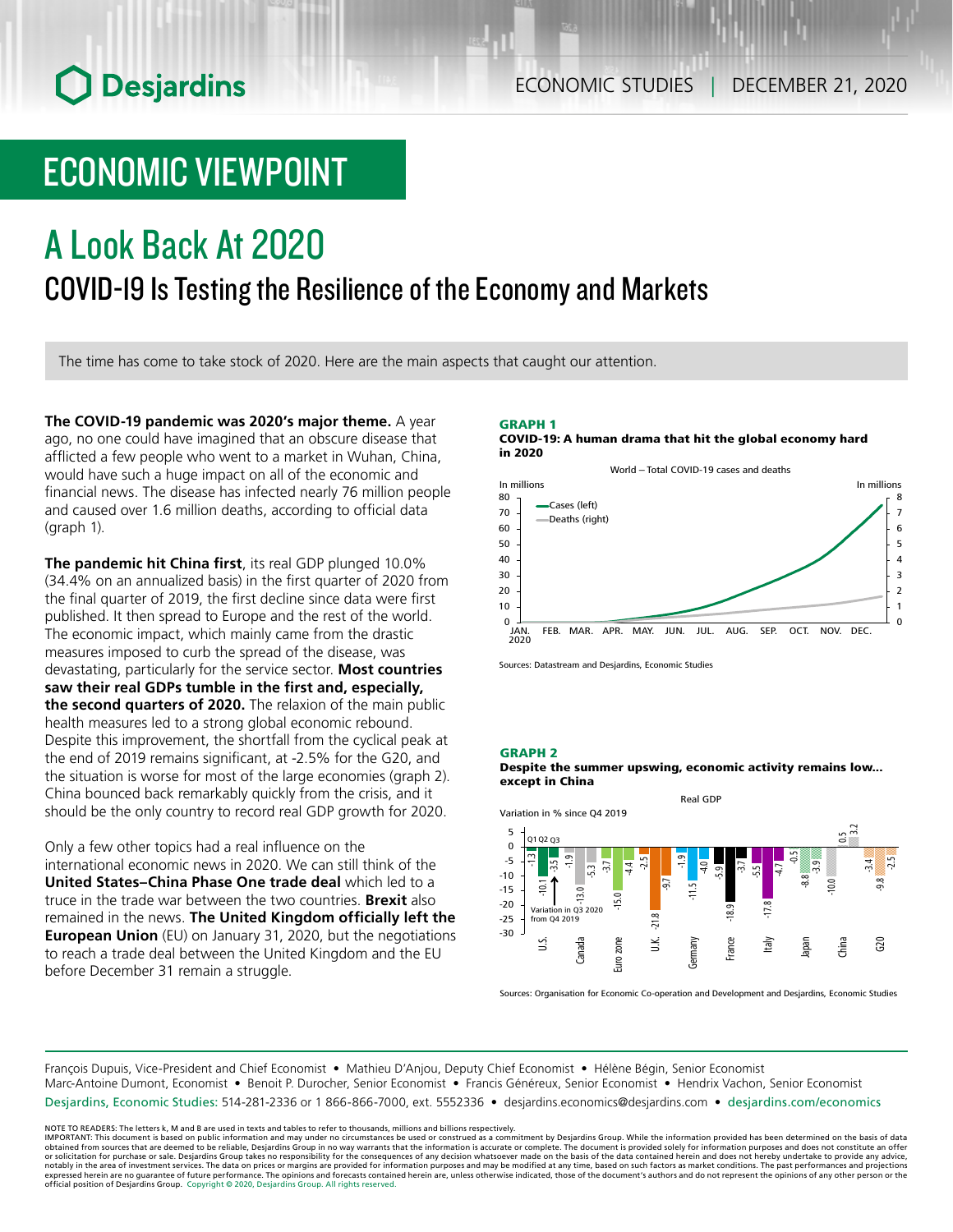# Desjardins

**In the United States, Congress reacted to the COVID‑19 crisis fairly swiftly** with a huge assistance package costing US\$1,606B. Obviously, the federal government's deficit jumped hitting US\$3,132B on September 30, 2020. Despite the assistance, 22,160,000 U.S. workers lost their jobs in March and April. Close to 56% of these jobs have been recovered. The U.S. presidential election on November 3 led to a major change in governance; Democrat **Joe Biden will become the 46th president of the United States on January 20**.

**In Canada**, the government assistance to help individuals and businesses **cope with the fallout from COVID‑19** was more extensive than in most other industrialized countries. Combined with a decrease in certain consumption expenditures, it resulted in a **surge in households' disposable income and savings**. Canadian households seem to be in good position for what follows COVID‑19 (graph 3). However, the assistance triggered **a considerable increase in the debt loads of Canadian public administrations**. However, the federal government (and to a lesser extent some provincial governments) started the crisis in fairly good financial shape compared with most other public administrations in industrialized countries, which gives it some wiggle room.

The pandemic and adverse effects of the restrictive measures had **uneven repercussions in the provinces in 2020** (graph 4). Quebec and Ontario were particularly affected, as were the oilproducing provinces, as a result of the decline in global demand. British Columbia and the Atlantic provinces were less shaken. That said, at the end of the year, the second wave of COVID-19 hit several Western provinces hard, along with Quebec and Ontario.

**The employment market recorded the worst deterioration in its history in spring 2020.** Canada saw unprecedented job losses, with over 3,000,000 jobs lost in just two months. The unemployment rate more than doubled, going from 5.6% in February to 13.7% in May. All of the provinces were affected, but Quebec was hit hardest because its wider economic lockdown. A total of 820,500 jobs disappeared in March and April. Quebec's unemployment rate peaked at 17.0% in April, the highest among the Canadian provinces. Ontario applied restrictive measures a little later, and lifted them entirely last summer. Its unemployment rate thus peaked at 13.6 % in May whereas it was around 5.5% before the pandemic. Employment posted a stunning rebound after that (graph 5). Several provinces reinstated some of the restrictions this fall, which could hinder a full recovery by the employment market.

The housing market saw activity tumble in spring 2020. Sales plunged abruptly and average prices adjusted downward in Canada and in Ontario, but stabilized temporarily in Quebec. **The housing sector then posted a surprisingly rapid turnaround, and recovered quickly.** The number of sales and

#### GRAPH 3

Canadian households' financial situation improved during the crisis



Sources: Statistics Canada and Desjardins, Economic Studies

GRAPH 4

All provinces should record real GDP contractions for 2020



Sources: Statistics Canada and Desjardins, Economic Studies

GRAPH 5





Sources: Statistics Canada and Desjardins, Economic Studies